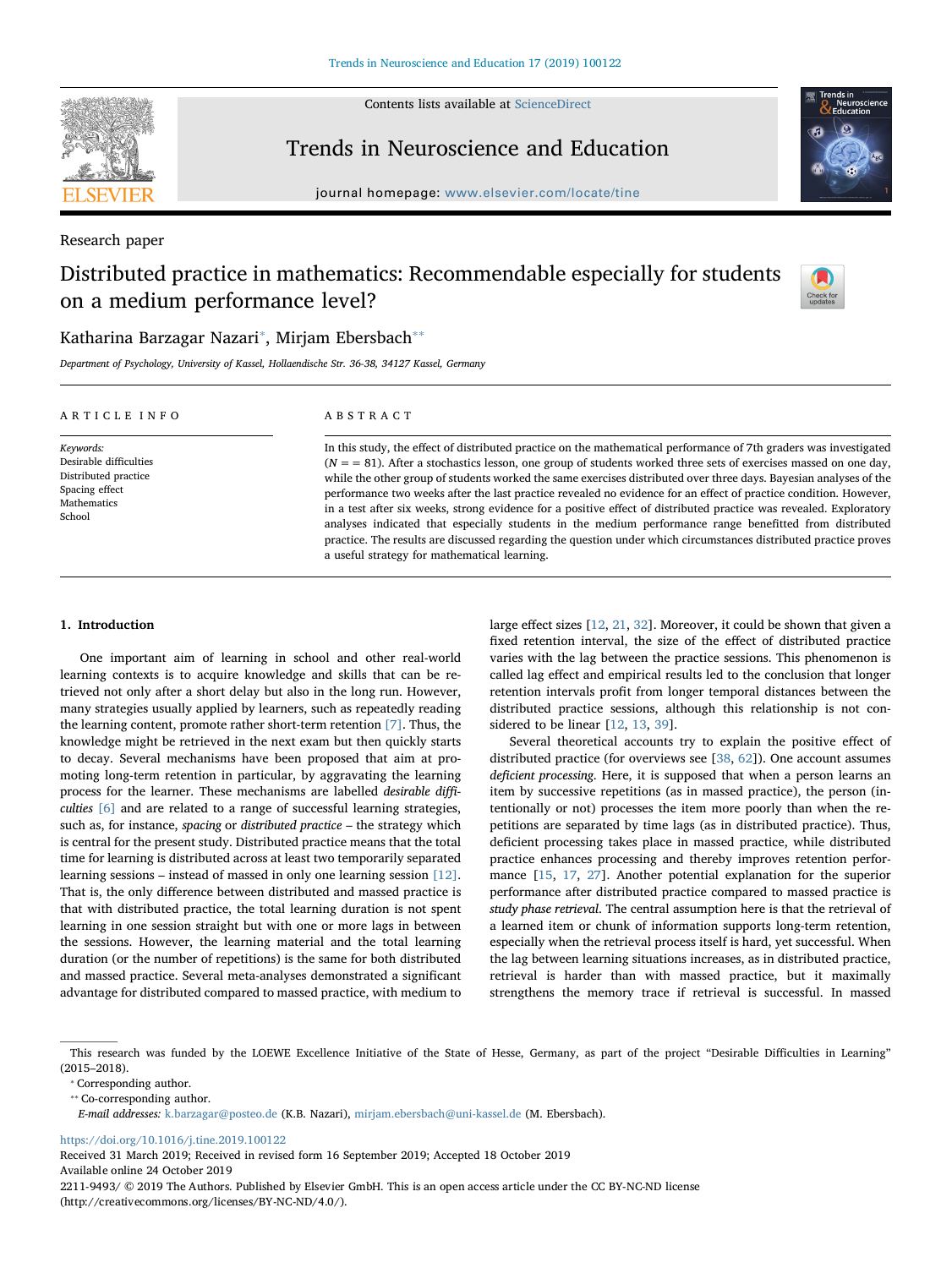practice, on the other hand, retrieval throughout the learning period should be fairly easy, because little time passed since the last retrieval attempt. Unfortunately, thereby the memory trace is hardly strengthened, resulting in poorer long-term performance [[5](#page-8-6), [38,](#page-9-3) [61](#page-9-6)]. Finally, encoding variability theories are based on the assumption that a learned item is stored together with retrieval cues. These retrieval cues can be of various kinds and consist, for example, of the emotional state during learning, physical information of the learning environment, or associations between the item and prior knowledge. It is assumed that in massed practice, where repetitions follow immediately one after another, the item is encoded repeatedly in roughly the same way, resulting in little growth of relevant retrieval cues. With distributed practice, in contrast, more time passes between the repetitions and chance is thus higher that the item is encoded in a different way, accompanied by different retrieval cues. The greater variability of retrieval cues after distributed practice should then boost performance compared to massed practice [[17,](#page-8-5) [24](#page-9-7), [62\]](#page-9-4). By now, the different approaches proposed to explain the positive effect of distributed versus massed practice are assumed to be not exclusive. Instead, several mechanisms might work simultaneously. Most attempts to formulate such hybrid theories combine different variations of study phase retrieval and encoding variability approaches [[19,](#page-9-8) [64,](#page-9-9) [65,](#page-9-10) [69\]](#page-9-11).

## 1.1. Distributed practice of mathematical procedures

The large majority of studies on desirable difficulties in general, and on the distributed practice effect in particular, included adults as participants who were tested in the laboratory, involving rather incoherent learning contents that referred to rote memory of declarative knowledge, such as word lists or pictures [\[11](#page-8-7), [12](#page-8-2), [20](#page-9-12), [34](#page-9-13)]. Although the interest in examining the effect of distributed practice in applied learning settings is increasing (e.g., [\[35\]\)](#page-9-14), it is still a fairly open question of whether distributed practice yields positive effects if curriculum-based learning contents are involved, aiming at promoting the acquisition of procedural knowledge, such as in mathematics. The present study addresses this question by examining whether distributed practice of mathematical procedures in the classroom leads to better performance than massed practice in secondary school students. Our main interest lies in the effect of distributed practice with repetitions. Therefore, the following short review concentrates mostly on studies that investigated the effect of distributed practice with repetitions of previously learned material. Another approach would be to distribute lessons or other forms of input sessions. This could be labeled distributed learning and constitutes a slightly different research area (e.g. [\[9\]\)](#page-8-8).

Concerning distributed practice in mathematics, there are two studies with college students who practiced permutation problems either in a distributed fashion with a 7-days-delay or in a massed fashion on one day. The distributed practice group clearly outperformed the massed practice group after one week [\[51\]](#page-9-15) as well as after four weeks [\[50\]](#page-9-16). Yazdani and Zebrowski [\[68\]](#page-9-17) used a combination of distributed and interleaved practice for the geometry homework of high school students over the course of six weeks and showed that working on exercises of previous and current topics (distributed + interleaved practice) improved performance compared to working on exercises only of current topics (massed practice), up until six weeks after the learning period. A similar approach was already pursued by Hirsch, Kapoor and Laing [\[28\]](#page-9-18) and Saxon [\[53\]](#page-9-19) who used a combination of distributed and interleaved practice over several months for mathematics assignments in college [\[28\]](#page-9-18) and courses of the 9th grade in school [\[53\]](#page-9-19) and found that this "mixed review homework strategy" led to better performance of students in particular in the lower and medium performance ranges (for a review on mixed review in mathematics see also [\[49\]\)](#page-9-20).

To our knowledge, there are only three studies investigating the isolated effect of distributed practice in mathematics in the school context. In a study by Schutte, Duhon, Solomon, Poncy, Moore and Story [\[54\]](#page-9-21), 3rd graders practiced basic addition problems daily in four

1-min practice sessions (a) consecutively (i.e., massed), (b) distributed with two back-to-back sessions in the morning and two back-to-back sessions in the afternoon, and (c) all four sessions separated and distributed across one day. The three practice procedures were repeated across 19 days in total. Practice was explicitly timed and the number of correct digits per minute at the test, reflecting basic math fact fluency, served as dependent variable. Third graders in both distributed practice conditions gained more basic math fact fluency across the 19 days than 3rd graders in the massed practice condition. However, one might argue that all three groups practiced in a distributed manner as they practiced addition across multiple days.

Chen, Castro-Alonso, Paas and Sweller [\[14\]](#page-8-9) compared the performance of 4th and 5th graders who practiced fraction addition (Grade 4), calculation with negative numbers, and solving fractional equations (both Grade 5) either massed on one day or distributed across three days. The authors found that distributing practice over three days significantly improved performance compared to massed practice in both grades. However, these results have to be interpreted with caution because the students of the massed practice condition were tested immediately after finishing their practice exercises while the students of the distributed practice condition were tested one day after they had finished their practice exercises. Thus, the retention interval was not held constant across both conditions, which might have caused an adverse effect on the attention and motivation of the massed practicing students.

Another direct comparison between the effects of massed and distributed practice of mathematical procedures in school was conducted by Barzagar Nazari and Ebersbach [\[3\]](#page-8-10). They taught 3rd- and 7th graders a mathematical procedure previously unknown to the students (i.e., semi-formal multiplication and probability calculation, respectively) that was then practiced in the classroom either massed for 45 min on one day or distributed across three consecutive days for 15 min each. The performance in similar but not identical tasks was assessed in two tests taking place one week and six weeks after the last practice session. Bayesian analyses suggested very strong evidence for a positive effect of distributed practice compared to massed practice one week after the last practice session in Grade 3, but the effect diminished in the second test, conducted six weeks after the last practice session. It was assumed that, while the 3rd graders did not practice semi-formal multiplication in class until the last test was conducted, they still most likely practiced related skills within other topics that were covered (e.g., they could have practiced mental multiplication, which is needed for semi-formal multiplication), which could then have led to a decreasing performance difference between the two practice conditions in the second test. In Grade 7, in contrast, there was strong evidence for a positive effect of distributed practice compared to massed practice on both the intermediate and long-term test performance. However, contrary to the hypothesis that the positive effect of distributed practice would become more pronounced in the long run [\[38\]](#page-9-3), it diminished (as in Grade 3) or remained stable (as in Grade 7). One special feature of the described study was that the students of both grades did not receive feedback on their practice performance nor were they provided with the correct solutions. Though it is encouraging that there was evidence for a positive effect of distributed practice even without feedback or correct solutions, the question remains of whether the effect also emerges when feedback is provided during the practice sessions. Thus, students in the current study received feedback on their practice performance by being presented with the correct solution once they had completed a practice task.

## 1.2. The influence of individual characteristics on the effectivity of desirable difficulties

Another relevant – but so far rather neglected – aspect concerning the applicability of desirable difficulties in real learning contexts is whether the effects emerge for all learners in a similar manner or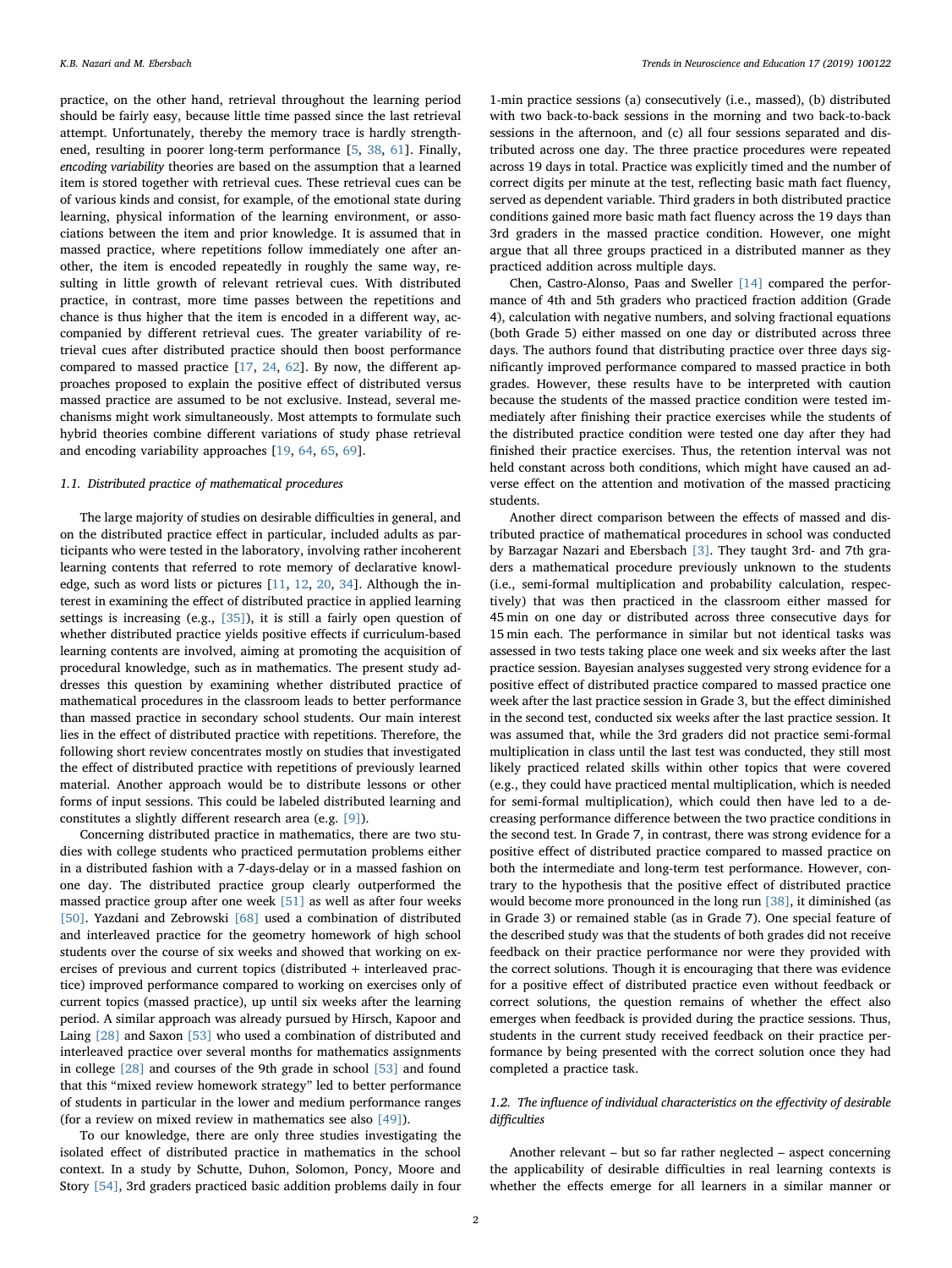whether they depend on learners' motivational and cognitive characteristics (see also [\[22\]\)](#page-9-22). This question is particularly important if one strives to give recommendations to teachers concerning the use of desirable difficulties in school. Such aptitude-treatment-interactions [\[16](#page-8-11), [56\]](#page-9-23) have been established in many instructional areas and are supported by empirical findings (e.g., [\[26\]\)](#page-9-24). However, with regard to desirable difficulties, such interactions were theoretically assumed, too (e.g., [[19,](#page-9-8) [43\]](#page-9-25)), but rarely tested. With regard to distributed practice, indications of moderating variables are sparse. While the effect of distributed practice has also been demonstrated for a broad age range including children (e.g., [\[55\]](#page-9-26)), the role of individual differences with regard to motivational or cognitive variables is less clear. A few studies examined the effect of prior knowledge – some yielding a larger benefit by distributed and interleaved practice for students with low prior knowledge [[28,](#page-9-18) [53\]](#page-9-19), while others found no such interaction [\[47\].](#page-9-27) Studies on the effect of working memory capacity seem to indicate that there is no interaction with the effect of distributed practice [[18,](#page-8-12) [55](#page-9-26)].

Barzagar Nazari and Ebersbach [\[3\]](#page-8-10) addressed the aspect of individual differences concerning the effect of distributed practice more broadly by additionally assessing various cognitive variables (i.e., initial practice performance, working memory capacity, sustained attention, metacognitive monitoring) and motivational variables (i.e., mathematical self-efficacy, effort motivation, performance-avoidance goals, work avoidance) of 3rd and 7th graders in their sample. However, none of these variables yielded a moderating effect. Given the sparse empirical basis concerning moderating variables on the effect of distributed practice, we addressed this aspect in an exploratory manner in the present study, too: One of the challenges of distributed practice compared to massed practice is that learners have to repeatedly engage in a topic that they may already have forgotten about, because the last learning or practice session was several hours or days ago. In the current study, academic self-efficacy, that is, the belief of a student in his or her capability to master a task or topic in the frame of formal education [\[71\],](#page-9-28) could be challenged. For students lacking (mathematical) self-efficacy, this may result in a complete surrender to the topic because they cannot keep up while repeatedly being confronted with their own failings. A similar reasoning can be applied to individual effort motivation, which can be defined as the willingness to invest internal ressources to solve a task (c.f., [\[67\]](#page-9-29)), with students displaying high effort motivation being more likely to keep working even when they face difficulties in distributed practice sessions. On the other hand, students displaying low effort motivation might be tempted to stop to engage with the topic in distributed practice, because they repeatedly have to retrieve information that has been forgotten again, eventually reducing the positive effect of this learning strategy. Concerning concentration ability, which in the current context is defined as the ability to focus attention on a given task (c.f., [\[67\]](#page-9-29)), however, it might be especially those with poor concentration who benefit most from distributed practice, because it requires to concentrate for a shorter time compared to massed practice. Hence, mathematical self-efficacy, effort motivation and self-rated concentration difficulty were considered to be potential moderators for the effect of distributed practice in this study. Due to a programming error, however, only self-efficacy and concentration difficulty could be evaluated (see Design).

## 1.3. Research questions and hypotheses

With this study, we aimed at extending the empirical grounds regarding the usability of distributed practice for mathematical learning and regarding the question of whether all learners benefit from this learning strategy to a similar extend or not. Therefore, we examined the effect of distributed mathematical practice with feedback among secondary school students and investigated three potential moderating motivational variables. Students practicing mathematical procedures in a distributed fashion were expected to outperform students practicing the same procedures in a massed fashion in an intermediate test,

conducted two weeks after the practice. In a long-term test, conducted six weeks after practice, the positive effect of distributed practice was expected to be even larger, because the effect of distributed practice is known to be especially pronounced in the long run [\[38\].](#page-9-3) In addition, we analyzed moderating effects of motivational variables of the learners that theoretically have the potential to explain individual differences regarding the effect of distributed practice in an exploratory manner. Additionally, mainly based on the results of Hirsch et al. [\[28\]](#page-9-18) and Saxon [\[53\]](#page-9-19), we decided to investigate the relationship between the initial practice performance (which can be conceived as baseline performance or content specific ability) and the effect of distributed practice. This question was pursued in an exploratory analysis as well.

# 2. Method

## 2.1. Participants

The initial sample included 142 7th graders of four schools, located in and around a middle sized German city in neighborhoods with a medium socio-economic status.<sup>[1](#page-2-0)</sup> All students attended higher level courses aiming at the German higher education entrance qualification "Abitur". They participated voluntarily and could terminate their participation at all times. Prior to the experimental manipulation, the parents signed a consent form allowing their children to participate in the study. Only data of students who attended at least one of two lecture sessions and worked all three of the practice sheets as well as both tests were analyzed. This criterion and an irregularity of the testing time (see Practice and test sessions and [Appendix B](#page-8-13)) led to the reduction of the initial sample so that the final sample included 81 7th graders (46 female, 35 male,  $M_{age} = 13$  years 3 months, age range: 12-14 years).

## 2.2. Design

Practice condition served as independent variable and was manipulated between subjects: Within each class, one group of students practiced massed on one day and the other group practiced distributed on three different days. For the distributed practicing students, an expanding interval schedule was applied (see Material and Procedure; [\[40\]](#page-9-30)). Before the students were assigned to one of the two practice conditions, they were ranked by their mathematics grade of their last school certificate, and then, within each grade group, they were randomly assigned to one of the two conditions, ensuring that the overall math performance was roughly equal in both conditions before manipulation. Their final performance in the practiced content (i.e., probability calculation) served as dependent variable and was tested two and six weeks after the last practice set was finished. To examine if individual learner characteristics moderated the effect of distributed practice, we additionally included a questionnaire assessing three motivational traits. However, for the items on effort motivation accidentally the wrong answer scale was programmed and because of this, the items could not be evaluated. In [Table 1](#page-3-0), the variable scales of the two remaining measures are displayed along with translated sample items and information on their reliability based on our data (Cronbach's alpha). Cronbach's alpha measures the internal consistency of a questionnaire scale and is used to assess how related the different questions of the scale are. High Cronbach's alpha values  $(>0.7)$  are taken as an indicator that the respective questionnaire items are closely related and measure a common construct. Finally, after finishing an exercise the students were asked how hard they considered the previous exercise.

<span id="page-2-0"></span><sup>&</sup>lt;sup>1</sup> This study was carried out in accordance with the recommendation of the ethics committee of the Faculty of Human Sciences of the University of Kassel with written informed consent from all legal guardians of the subjects in accordance with the Declaration of Helsinki.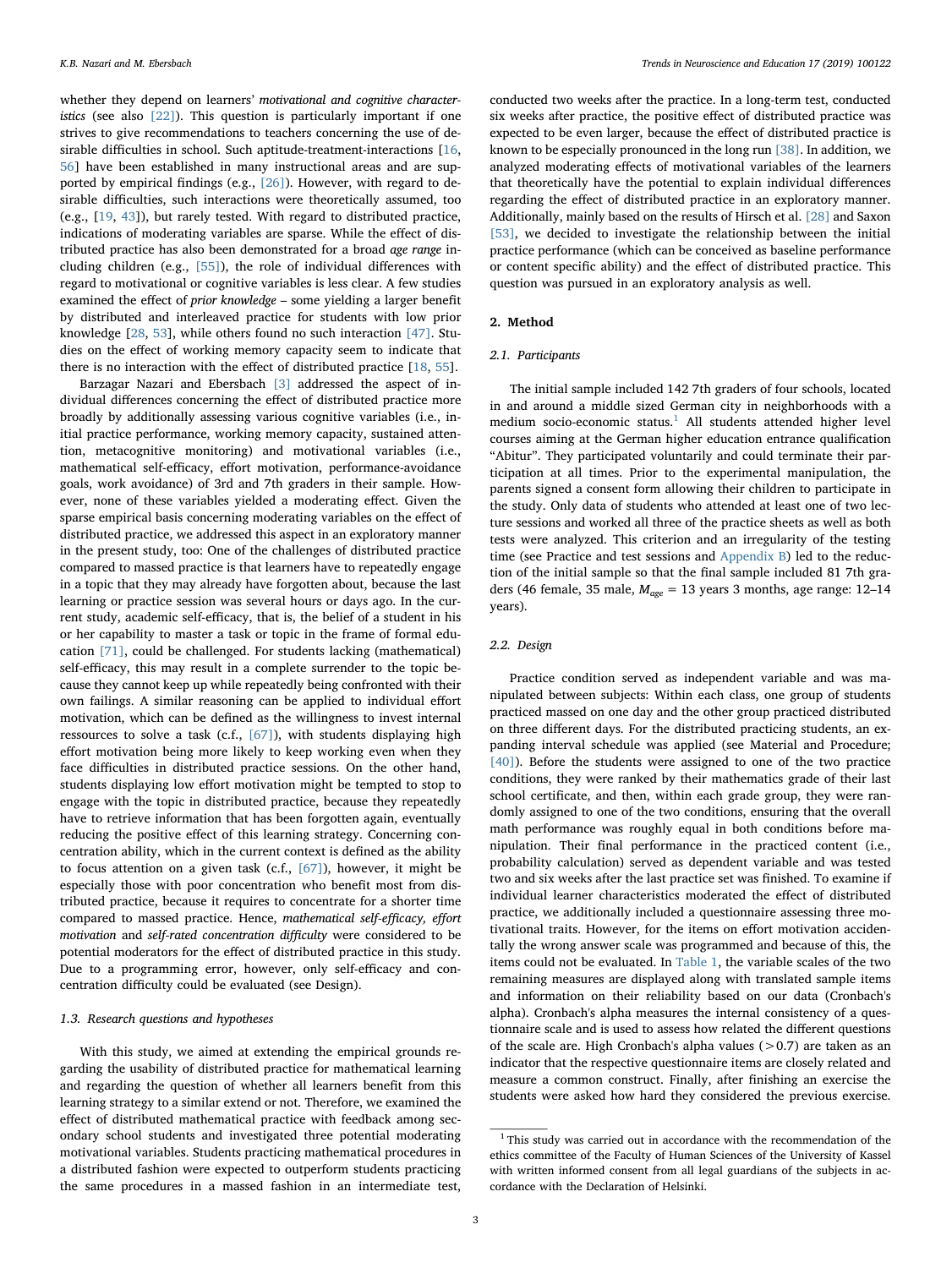# <span id="page-3-0"></span>Table 1

Instruments used to assess potential moderators.

| Motivational traits        | Employed instrument                                                                                                                                                                   | Reliability     |
|----------------------------|---------------------------------------------------------------------------------------------------------------------------------------------------------------------------------------|-----------------|
| Mathematical self-efficacy | 7 items of a German Academic Self-Efficacy Scale for School Children [33], adapted to mathematics (Sample item: "In math, I can solve<br>even the difficult problems if I try hard.") | $\alpha = 0.87$ |
| Concentration difficulty   | 6 items of the German Learning Strategies in College – LIST [8, 67] (Sample item: "When I'm learning, I'm easily distracted.")                                                        | $\alpha = 0.91$ |

This question can be used to examine whether students of the distributed practice condition in fact perceived the exercises as more difficult than students of the massed practice condition.

## 2.3. Material and procedure

To investigate the effect of distributed practice in an applied setting, we chose a topic from the regular curriculum of Grade 7 (i.e., basic probability calculation) that had not been introduced before, and prepared the lessons and exercises in close collaboration with didactic experts and teachers. The students learned how to calculate simple probabilities and to draw one- and two-stage tree diagrams. Only classes who had not already covered probability calculation in the current school year participated in the study. The lesson scripts, all practice and test sets as well as the corresponding scoring schemes are provided in German language online [\(https://osf.io/d542q/?view\\_](https://osf.io/d542q/?view_only=7896f90d809140d08b777fba6d564454) [only=7896f90d809140d08b777fba6d564454](https://osf.io/d542q/?view_only=7896f90d809140d08b777fba6d564454)).

Prior testing and introductory lessons. In the first session (about 45 min), all students individually answered a questionnaire on tablets concerning two motivational traits (see [Table 1\)](#page-3-0). The questionnaire was programmed with the survey tool LimeSurvey [\[45\].](#page-9-31) Thereafter, students' prior knowledge on probability calculation was assessed via penand-paper to ensure that the students had in fact no significant experiences concerning this topic before the study started. The session was directly followed by the first introductory lesson on probability calculation (45 min). A second, longer introductory lesson on probability calculation (90 min) was held one or two days after the first introductory lesson, depending on the class schedule. Both introductory lessons were held by student assistants experienced in teaching children and adolescents, who were supervised by the authors. The introductory lessons were designed as normal school lessons and included examples and short experiments (e.g., coin tossing). They were very similar to the lessons used for the abovementioned study by Barzagar Nazari and Ebersbach [\[3\].](#page-8-10)

Practice and test sessions. Five to six days after the second introductory lesson, the practice period started. The exercises for the practice sheets and for the final performance tests were based on the topics covered in the introductory lessons and worked on the same tablets that were used for the questionnaire. This had the advantage that after each exercise the correct solution could be shown on screen individually and independently from the pace of the other students. One practice set consisted of three exercises each that involved the calculation of simple probabilities and the labeling as well as interpretation of a tree diagram. The exercises of one practice set could easily be worked in less than 15 min. An example of a practice set can be found in [Appendix A.](#page-7-0) The total practice duration of 45 min resembles the optimal daily homework duration in secondary school (e.g., [\[23\]](#page-9-32)). Students of the massed condition worked all three sets consecutively on the first day of practice. Students of the distributed condition started practicing the same day, but worked only the first practice set, after two days the second practice set, and another five days later the third practice set (i.e., expanding interval; s. [Fig. 1\)](#page-4-0)  $\cdot^2$  $\cdot^2$  The practice sets consisted of conceptually similar but not identical exercises, that is, students could not memorize the exact solutions but only the solution process. The students were not allowed to use their material from the introductory lessons while working the exercises, but after finishing an exercise, they were shown the correct solution before going on to the next exercise (i.e., feedback). Right before the correct solution was shown, the students were asked how hard they considered the exercise on the previous page.<sup>[3](#page-3-2)</sup> It was not possible to click back to previous pages.

Two and six weeks after the last practice set has been executed, the students were tested with tasks similar to the ones of the practice sets. Different from the practice sessions, no correct solution was provided after test tasks. In addition, the students were not explicitly told in advance that they would be tested to prevent them from preparing for the tests. Instead, both tests were announced as further exercises.

There were several deviations concerning the timing of the second test assessing long-term performance, originally scheduled six weeks after the last practice set, which led to the exclusion of one course. More information on the rationale behind this decision can be found in [Appendix B.](#page-8-13)

The students did not receive any individual feedback on their performance in practice sets, but the same sample solution was provided regardless of the answer given by the student. No feedback at all was provided on the performance in test sessions. The student assistants supervising the practice and test sessions were instructed to respond only with strategic feedback to substantial questions concerning probability calculation (e.g., "Can you remember how we solved this kind of problem during the lesson?" or "Maybe you remember that there was a trick to solve this kind of problem?"). In addition, we asked the regular math teachers not to elaborate the topic before the last test had been realized. At the last test session, all teachers confirmed that they did not work on probability calculation during the study period.

All practice exercises and test tasks were programmed using the research tool "formr" [\[1\]](#page-8-14) and worked in class on tablets in a self-paced manner. Students who finished first were asked to wait quietly until the rest of the class had finished too. On times when the students did not have to work any exercises, they were provided brain-teasers as filler tasks.

Coding. Correct solutions included only unequivocal numerical values or single words. In total, three raters (i.e., two per class) rated the answers in the practice and test sets using a predefined scoring scheme. Afterwards, the ratings were compared and potential differences were resolved among the raters. In all cases, the differences were due either to mistyped values or scores that were unintentionally not rated by one of the raters.

# 3. Results

The data sets and R scripts for data preparation and analyses are provided online [files will be added after acceptance of the manuscript].

The prior knowledge test, conducted before the lessons, confirmed that the participating sample had a rudimentary knowledge of probability calculation, at most, with only seven of 81 students gaining scores of 50% or more. It should be noted that no student was removed

<span id="page-3-1"></span><sup>&</sup>lt;sup>2</sup> In one school, eight students of the distributed practice condition had lags of two and three days instead of two and five days, due to a national holiday.

<span id="page-3-2"></span><sup>3</sup> Question: "What would you say, how hard was the exercise you just worked?" The answers were given on a five-point scale: 1 "Very easy", 2 "Easy", 3 "Medium", 4 "Hard", 5 "Very hard".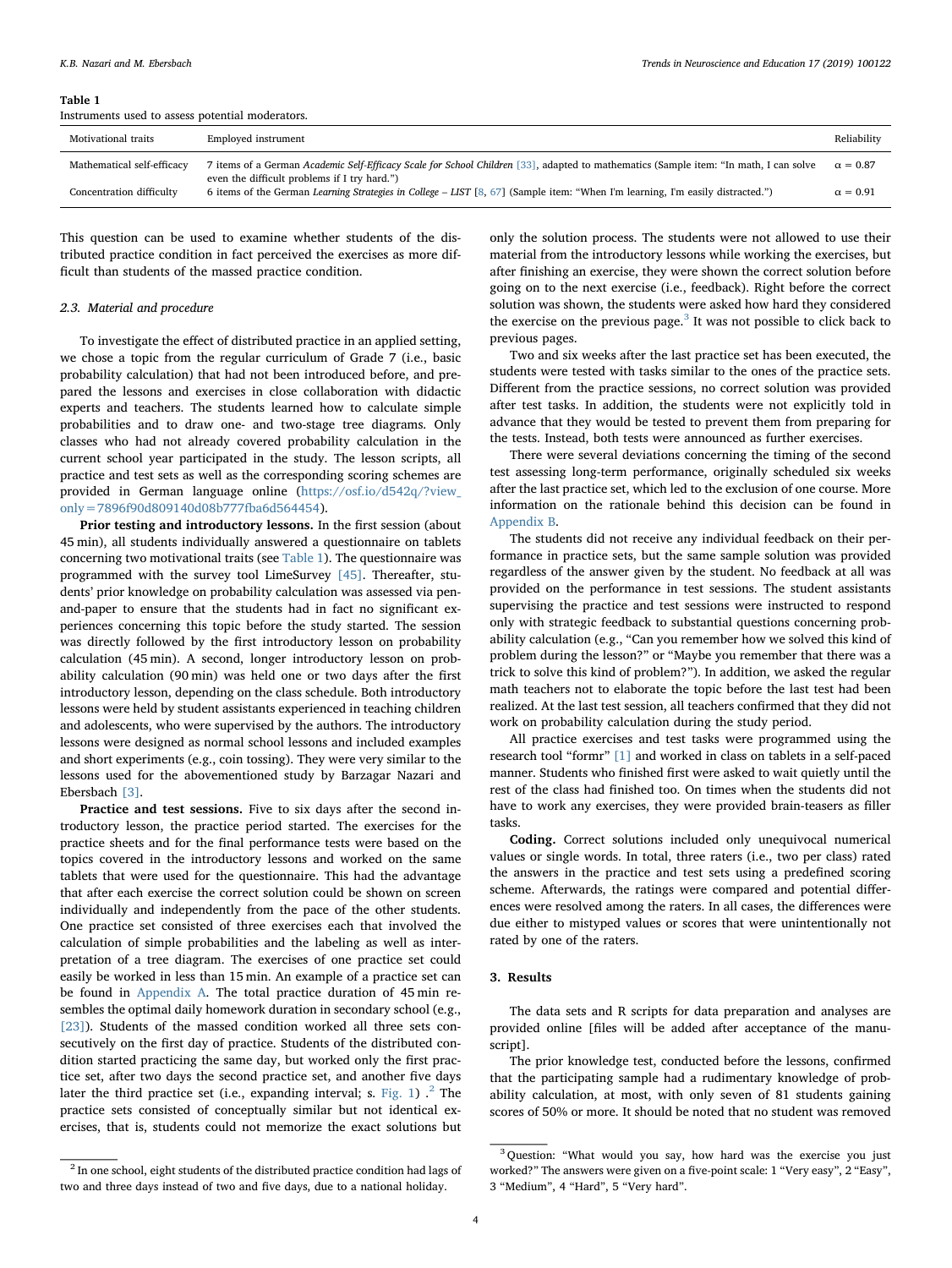<span id="page-4-0"></span>

Fig. 1. Illustration of the two practice schedules. Each practice set and filler task took no more than 15 min.

<span id="page-4-1"></span>

| Table 2                                                            |  |
|--------------------------------------------------------------------|--|
| Mean performance scores of the students in practice and test sets. |  |

| Practice condition     | Practice sets |            |            | Test sets<br>2 Weeks | 6 Weeks    |
|------------------------|---------------|------------|------------|----------------------|------------|
| Massed $(n = 36)$      | 5.53(2.71)    | 7.19(2.69) | 6.89(2.75) | 6.22(3.03)           | 5.90(3.03) |
| Distributed $(n = 45)$ | 5.58 (2.58)   | 7.22(2.12) | 6.99(2.37) | 6.56(2.74)           | 6.87(2.81) |

Note. Mean scores, standard deviation in parentheses. Maximum score of each set: 9.5. The tasks per set were of the same type but not identical.

based on the performance in the pre-test. However, we used the performance in the first practice set to control for performance differences that were independent from the experimental manipulation (see model specification). The performance of students in the massed and distributed condition in the practice and test sets are displayed in [Table 2](#page-4-1).

Bayesian regression models were used to test the hypotheses. Among others, a reason to choose Bayesian statistics over the frequentist approach was the relatively small sample size. While the binary results (significant or not significant) of the frequentist approach can make reliable conclusions complicated or even impossible when small sample sizes are involved, Bayesian statistics allows to assign each parameter a range of values together with the respective probability for the effect, even with small sample sizes [\[37\].](#page-9-34) Each of the models included the practice condition (distributed vs. massed practice) to test the respective hypothesis and the score in the very first practice set as control variable. The control variable was included to ensure that the effect of distributed practice was not due to performance differences that existed prior to the experimental manipulation. It was decided to use the initial practice performance as control variable instead of the prior knowledge score, because it is the closest approximation for performance differences that existed after the introductory lessons were given but before the practice manipulation was introduced. Because the main question is how practice following an input session should be scheduled optimally, this is the critical moment to control for performance differences. The models were estimated in R  $(R [46])$  $(R [46])$  $(R [46])$  using the brms package<sup>[4](#page-4-2)</sup> [\[10\]](#page-8-16) and checked for autocorrelation and proper chain conversion. These checks indicated that the sampling process resulted in samples that showed no autocorrelation and were evenly distributed around the mean of the posterior values. Because there are only few existing results on the effect of distributed practice on mathematical performance in school, no priors were specified. That is, for the two independent variables an improper flat distribution over the reals served as prior distribution [\[10\].](#page-8-16)

To test the first hypothesis that distributing mathematical practice improves performance two weeks after the last exercises more than massing the same amount of practice, a Bayesian linear regression model with the performance in the first test as dependent variable was computed. Practice condition and initial practice performance served as independent variables. In contrast to the hypothesis, there was only little evidence for a positive effect of distributed practice: The mean of the posterior distribution for the effect of distributed practice was 0.31 (95% credible interval =  $-0.79$  to 1.40). That is, the expected performance difference between students of the distributed practice condition and those of the massed practice condition is expected to be between −0.79 and 1.40, with the most likely value being around 0.31 points (with regard to a test score ranging from 0 to 9.5 points). The evidence ratio of 2.41 confirms that it is only about twice as likely that distributed practice has a positive effect than that it has no effect or a negative effect on the performance two weeks after the last practice set, compared to massed practice. In other words, based on the presented data it is only twice as likely that any of the values above 0 is true – compared to any value below zero (mathematically, the probability area for values above 0 are set in relation to the probability area for values below zero, resulting in a ratio of approximately 2.4). Referring to Lee and Wagenmakers [\[41\]](#page-9-36), this is only "anecdotal evidence" for a positive effect of distributed practice. The mean for the effect of the performance in the first practice set was 0.58 (95% credible interval  $= 0.37$  to 0.78), that is, a higher score in the first practice set was related to a higher score in the first test.

The second hypothesis was that the positive effect of distributed practice would be more pronounced in the long run, that is, the difference between distributed and massed practicing students should be larger in the second test, conducted six weeks after the last practice session, compared to the first test. To test this hypothesis, the performance change between the second and first test was calculated. According to the hypothesis, the change score should be higher (or less negative, in terms of a performance decrease) in the distributed practice group than in the massed practice group. Indeed, the mean of the

<span id="page-4-2"></span><sup>4</sup> Further R-packages we used for data preparation and analysis were (in alphabetical order): BayesFactor [\[44\],](#page-9-37) gridExtra [\[2\]](#page-8-17), partykit [\[31\],](#page-9-38) psych [\[48\],](#page-9-39) rstan [\[57\]](#page-9-40) and tidyverse [\[66\].](#page-9-41)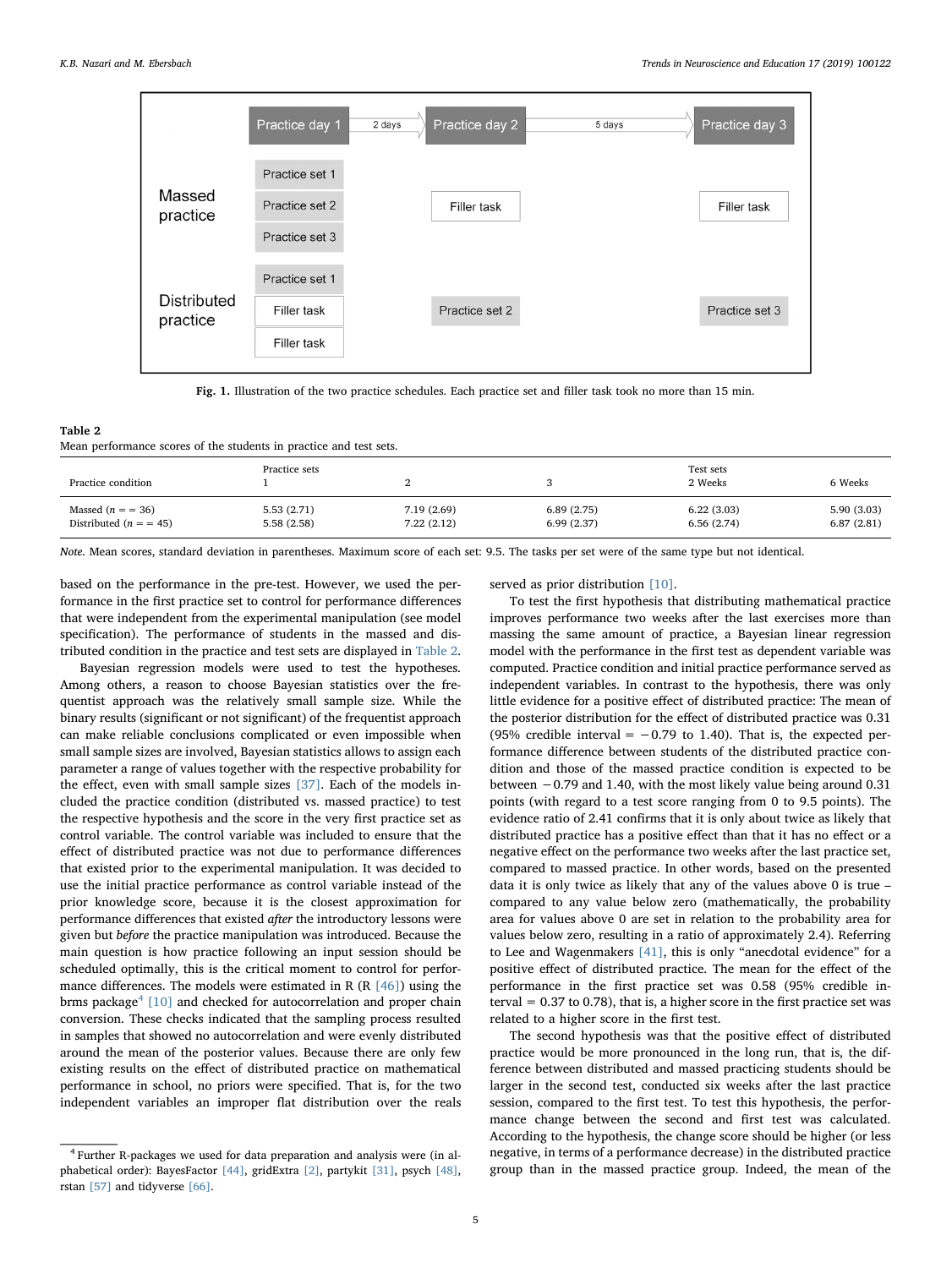posterior distribution for the effect of distributed practice was 0.63 (95% credible interval =  $-0.33$  to 1.57) and the evidence ratio in favor of a positive effect of distributed practice on the change score was 10, which can be considered as strong evidence for a positive effect of distributed compared to massed practice in the long run [\[41\]](#page-9-36). The performance in the first practice set, however, did not seem to influence the performance change between first and second test: The posterior distribution for the initial practice performance was −0.01 (95% credible interval =  $-0.19$  to 0.16).

Because the first hypothesis, assuming a positive effect of distributed practice in a first test after two weeks, could not be supported by the data, the performance difference between distributed and massed practicing students in the second test was additionally compared directly. For the second test, the mean of the posterior distribution of distributed practice was 0.93 (95% credible interval = −0.21 to 2.07) and the evidence ratio in favor of a positive effect of distributed practice compared to massed practice on the long-term test performance was 18, which is considered strong evidence [\[41\].](#page-9-36) In practical terms, this means that the performance advantage for the 7th graders of the distributed practice condition compared to the 7th graders of the massed practice condition is most likely about one point (with a maximum test score of 9.5 points). Similar to the first test performance, the posterior distribution for the effect of the initial practice performance was 0.56 (95% credible interval =  $0.35$  to 0.78) confirming that students in both practice conditions who scored higher in the first practice set on average also achieved a higher long-term test performance.

We additionally checked exploratory whether the performance benefit of distributed over massed practice in the second test was due to the fact that students in the distributed condition had – if they had performed correctly already in the first test – an additional learning opportunity. Therefore, an additional Bayesian regression analysis was conducted with practice condition, performance in the first test, and the interaction of both variables as predictors of students' performance in the second test. However, there was no evidence for an interaction of learning condition and first test performance on the second test performance (most likely effect of  $-0.04$ , 95% credible interval =  $-0.35$ to 0.27). This result suggests that the advantage of the distributed practicing students in the second test cannot be explained by the fact that they had an additional learning opportunity in the first test that markedly improved their performance.

Finally, Bayesian t-tests were used to investigate the relationship between the practice condition and the perceived difficulty regarding the different practice and test sets. However, these tests did not indicate that the practice and test sets were perceived as more or less difficult by the students of one of the two conditions.

#### 3.1. Exploratory analyses

Conditional inference tree models, as proposed by Hothorn, Hornik and Zeileis [\[29](#page-9-42), [30](#page-9-43)] were used to analyze the potentially moderating effects of mathematical self-efficacy and concentration difficulty on the effect of distributed practice in an exploratory manner. These models are based on recursive binary partitioning and can be used to explore linear and non-linear relationships between a dependent variable and multiple independent variables, which can be measured on different scales. Furthermore, they automatically detect interactions between independent variables and allow for an easy interpretation of complex regression problems by means of the visualization of the fitted decision trees [\[70\].](#page-9-44)

Basically, the model first checks globally whether the null hypothesis (i.e., that the dependent variable is independent from all tested independent variables) can be rejected or not. If this null hypothesis cannot be rejected, the independent variable with the strongest association to the dependent variable is selected. Based on this selected independent variable, the observations are split into two groups with the criterion of minimizing the p-value referring to the difference between the two groups. The result of this process are two different subsamples – distinguished based on the selected independent variable – that show maximally different distributions of the dependent variable. Thereafter, it is tested again within each subsample whether the independent variable is unaffected by the remaining independent variables. If this is not the case (i.e., if the null hypothesis can be rejected again), the independent variable that shows the strongest association to the dependent variable in the currently considered subsample is selected, and the subsample is split based on this variable in a way that minimizes the p-value referring to the difference between these two groups. This process is repeated for each resulting level of subsample until the null hypothesis of independence cannot be rejected any longer. Note that each split of the sample does not result in equal-sized subsamples but in subsamples that maximally differ with regard to the dependent variable.

The conditional inference tree models were calculated for each test time separately. Each of the models estimated for the presented study included the practice condition and the potential moderators (i.e., mathematical self-efficacy and self-rated concentration difficulty) as independent variables, and the respective test performance as dependent variable. In none of the two models a significant interaction of the learner characteristics and the effect of distributed practice on the test performances was revealed.

Two additional conditional inference tree models were calculated (again, one for each test time) to investigate whether the effect of distributed practice depends on the initial performance level, as results by Hirsch et al. [\[28\]](#page-9-18) and Saxon [\[53\]](#page-9-19) suggested. In these models, practice condition and performance in the first practice set served as independent variables and the respective test performance as dependent variable. These analyses revealed that in the second test, conducted six weeks after the last practice session, distributed practicing students performed better than massed practicing students in particular if their performance in the first practice set was in a medium score range (i.e., between 3 and 7 points out of 9.5 points, s. [Fig. 2](#page-6-0)). In the low and high score ranges, the test performance was rather independent from the practice condition (i.e., low performers / massed:  $M = = 3.5$ ,  $SD = 3.2$ ; low performers / distributed:  $M = 2.9$ ,  $SD = 2.0$ ; high performers / massed:  $M = 8$ ,  $SD = 1.8$ ; high performers / distributed:  $M = 8.3, SD = 1.5$ . This result indicates that the effect of distributed practice, which was supported by the Bayesian regression model above, may be mainly due to the students in a medium performance range. This interaction did not appear for the first test.

#### 4. Discussion

Despite the strong empirical indicators that suggest a positive effect of distributed practice on the long-term memory of verbal content (e.g., [\[12\]](#page-8-2)), little is known about the effect of distributed practice on the learning of mathematics. Though few studies found positive effects of distributed practice using mathematical content (e.g., [\[3,](#page-8-10) [50](#page-9-16), [51](#page-9-15), [54](#page-9-21)]), the question if and how distributed practice affects performance in more complex domains like procedural mathematical learning still lacks sufficient empirical support.

In the current study, the effect of distributed practice with feedback on mathematical learning was examined in 7th grade. Contrary to the central hypotheses and the results by Barzagar Nazari and Ebersbach [\[3\],](#page-8-10) there was no evidence for a positive effect of distributed practice compared to massed practice on the intermediate performance of the students, tested after two weeks. However, regarding the long-term performance tested six weeks after the last practice session, strong evidence for a positive effect of distributed practice was revealed. The latter finding is similar to the one reported by Barzagar Nazari and Ebersbach [\[3\].](#page-8-10) Though it is theoretically assumed that the effect of distributed practice emerges especially in the long term, it is not clear why there was no empirical evidence for a positive effect two weeks after the last practice set in the present study at all. Most of the previous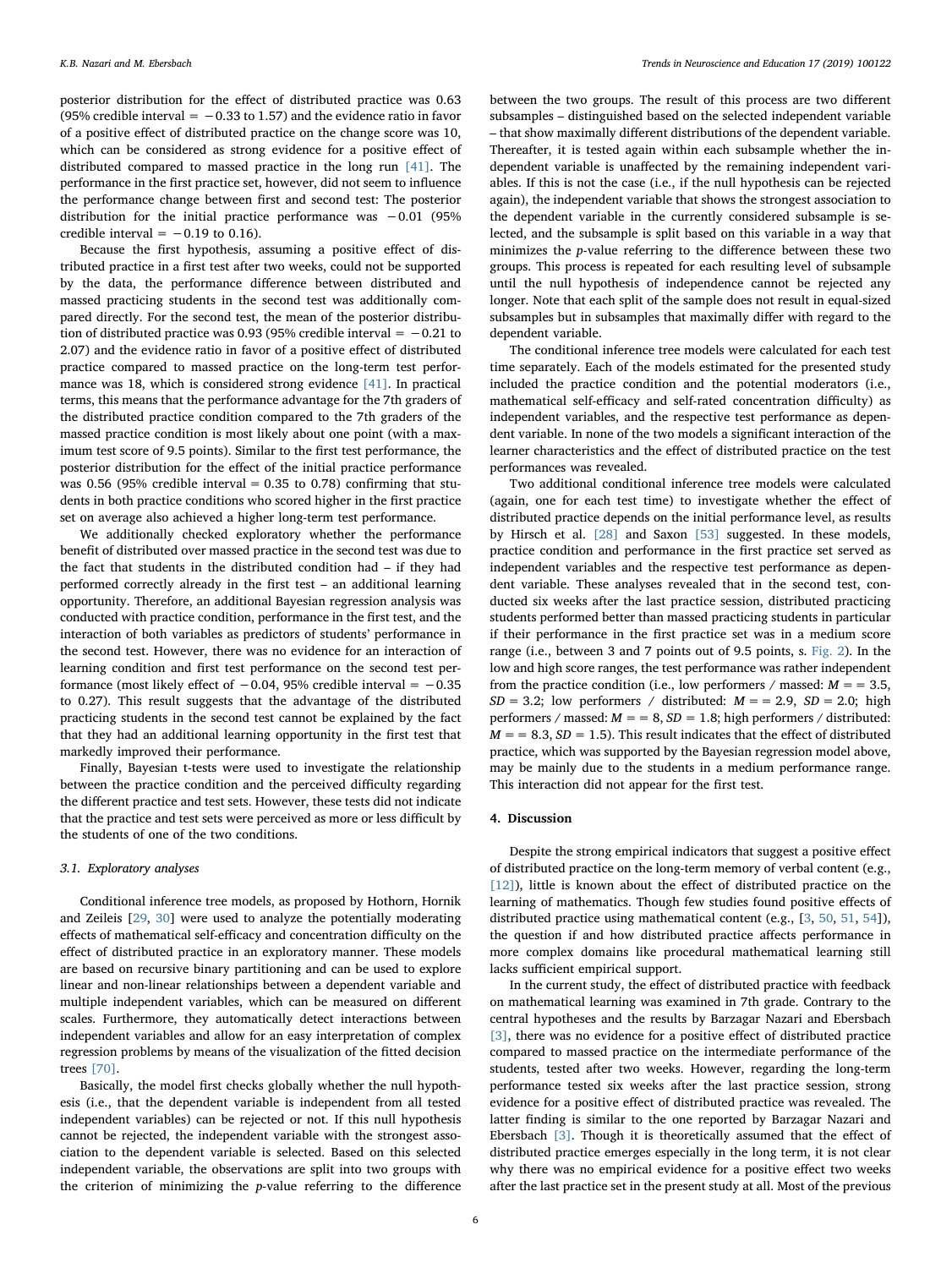<span id="page-6-0"></span>

Fig. 2. Interaction between students' performance in the first practice phase and learning condition concerning their long-term test performance (i.e., six weeks after the last practice session). The sample sizes within the three performance range groups were as follows: low performers:  $n = 7$  for massed practice,  $n = 7$  for distributed practice; medium performers:  $n = 16$  for massed practice,  $n = 26$  for distributed practice; high performers:  $n = 13$  for massed practice,  $n = 12$ for distributed practice.

studies only investigated the effect of distributed with similar retention intervals of up to one or two weeks and still found positive effects of distributed practice. Perhaps, feedback in the present study boosted the performance in both conditions so that the performance was still similar after two weeks, overshadowing the effect of practice condition that became apparent only in the long term. No feedback was provided in an earlier study by Barzagar Nazari and Ebersbach [\[3\],](#page-8-10) where an effect of distributed practice became apparent also in an intermediate test among 7th graders. Future studies should try to implement distributed practice of complex material with feedback with a greater variance of retention intervals to further investigate its effect.

Initial exploratory analyses did not indicate any moderating effects of mathematical self-efficacy or concentration difficulty on the effectivity of distributed practice. However, further exploratory analyses suggested that the positive effect of distributed practice in the second test may be largely ascribed to an effect for students in the medium performance range (i.e., between 3 and 7 points out of 9.5 points in the first practice set). Among these students, those who practiced distributed performed significantly better in the long-term performance test after six weeks than those who practiced in a massed fashion. For students in the very low or very high performance range, no such pattern was revealed.

These results, though exploratory, are interesting in that they suggest that regarding mathematical learning there might be subgroups of learners whose performance is rather unaffected by the distributed or massed practice strategy, possibly because they are either not able to grasp the underlying concept at all (i.e., the low performance group) or because they grasp it that quickly that the practice strategy does not matter, too (i.e., the high-performance group). In each case, the performance is relatively stable and independent from practice, and hence independent from the practice strategy. It is only the students in the medium performance range who might benefit from distributed practice. Interestingly, the aforementioned studies examining the effect of mixed review of mathematical homework by Hirsch et al. [\[28\]](#page-9-18) and Saxon [\[53\]](#page-9-19) point into a similar direction since the authors found that low to medium performing students profited more from distributed (and interleaved) practice than high performing students. More studies on distributed practice of mathematical content should be conducted to further investigate the relationship between students' initial ability or

baseline performance and the effect of the practice strategy.

Regarding mathematical self-efficacy and concentration difficulty, there are different reasons that may explain the missing interactions with the effect of distributed practice. First, it could be that there is a relationship between the discussed characteristics and the effect of distributed practice, but the effects are too small to detect them with the given sample size. Second, it is possible that in the investigated context there are actually no effects of mathematical self-efficacy and concentration difficulty on the effectivity of distributed practice because this strategy works independent from these two traits. This would not mean, however, that the interaction cannot be expected under any other circumstances. On the contrary, it is quite possible that when practice relies more on self-regulated learning, motivational and cognitive traits become increasingly important. For example, they could additionally influence the actual use of certain strategies [[4](#page-8-18), [60\]](#page-9-45). Another potential factor could be the general difficulty of the tasks. For example, it was assumed that especially for those who struggle with the practice exercises, mathematical self-efficacy and concentration difficulty could affect the effect of distributed practice. The descriptive practice performance indicated that the exercises in this study were not particularly hard. It is possible that with more demanding exercises, these relationships could be revealed.

Another issue raised in the current study is whether distributed practice is in fact a difficulty for learners, as assumed for instance by Bjork [\[6\]](#page-8-1). Descriptively, there seemed to be no differences concerning the practice performance of massed and distributed practicing students in the present study (see [Table 2\)](#page-4-1). Additionally, exploratory analyses did not indicate that the perceived difficulty of the practice and test sets differed between the conditions. However, indicators that distributed practice is regarded as effortful strategy by learners is reflected by the fact that the majority of students does not think that it is an effective study strategy [\[42\]](#page-9-46) and therefore tends to resort to massed practice and devote their time for learning on the two days prior to the test [[25,](#page-9-47) [59](#page-9-48)]. Thus, students show hardly any insights into the actual benefit of distributed practice and feel more confident with massed practice [\[7,](#page-8-0) [36](#page-9-49)]. Studies like the present one may serve to undeceive learners and teachers about the effectivity of distributed practice for learning in school.

One potential limitation of the current study concerns the manipulation of the test delays within subjects. Retrieval attempts might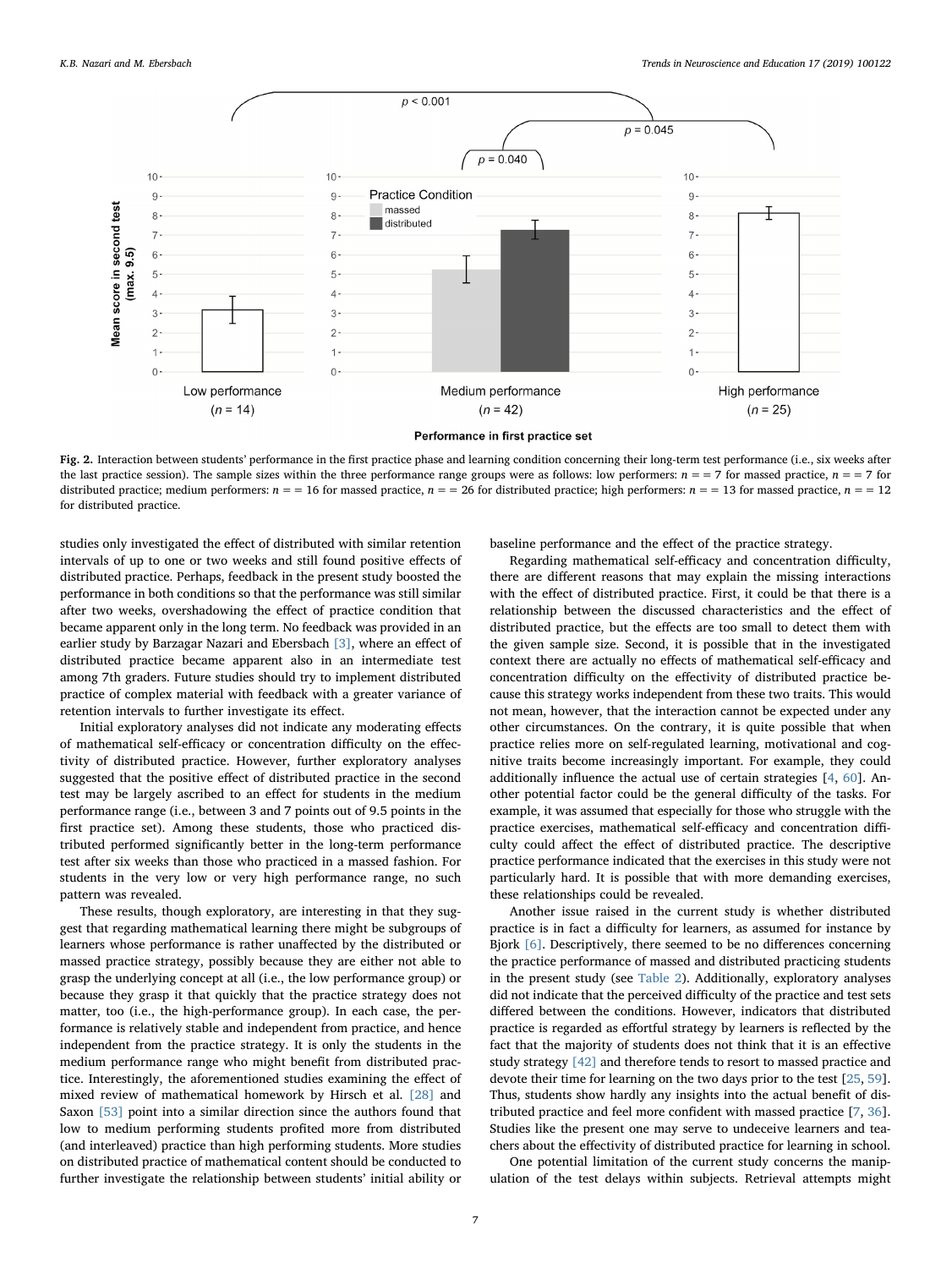evoke a testing effect that is usually expressed by enhanced learning and longer retention periods [\(\[22\]](#page-9-22); for a meta-analysis, [\[52\]\)](#page-9-50). Thus, the first test after two weeks might have affected the memory performance in the second test after six weeks. Such an effect would be uncritical if it would apply to both learning conditions in the same manner. Only if the learning condition and testing would interact, results might be blurred. A testing effect cannot fully be ruled out due to the within-subjects design.

Another limitation refers to the exploratory finding that distributed practice worked in particular for students in a medium performance range. In fact, with regard to mathematical knowledge, there is usually a broad variance within the same age group or class. It could be assumed that the intervals between practice sessions were not optimal very low and very high performing students to uncover an effect of distributed practice also in these performance groups. Studies involving verbal learning material that also implemented distributed practice with an expanding interval suggest that an expanding interval yields better effects than a uniform or contracting interval when forgetting is highly probable due to the task or material [\[58\]](#page-9-51) or due to learners' prior skills [\[63\]](#page-9-52): An expanding interval allows learners to consolidate their knowledge by initially shorter intervals that promote successful retrieval. Accordingly, it could be inferred that low performing learners in our study would have profited from shorter (expanding) intervals when practicing mathematical skills, while high performing learners would have profited from longer (expanding) intervals. It would be worthwhile to investigate this interaction further with mathematical material. One might also think of implementing distributed practice in an adaptive way, accounting for the prior knowledge of students. In doing so, one could discriminate students' prior knowledge from their more general mathematical performance level and determine for which particular group of students distributed practice works best. Another account could be to test the effect of distributed practice on novel mathematical contents students have absolutely no prior knowledge about.

Furthermore, there were some deviations from the scheduled procedure for a subsample of students who were tested late. However, it should be noted that these deviations mostly concerned the second test, originally scheduled six weeks after the last practice. The fact that 16 of the distributed practicing students were tested one week later should not have influenced the results markedly.

Additionally, as in the previous study by Barzagar Nazari and Ebersbach [\[3\]](#page-8-10), only one specific topic was covered in the current study and generalizations concerning other topics based on this study should be drawn with caution. The topic stochastics was picked for different reasons. First, the topic is part of the curriculum for Grade 7, but regularly covered at the end of the school year or not at all. That is, with this topic the chance was high to find enough courses who had not

## Supplementary materials

Supplementary material associated with this article can be found, in the online version, at [doi:10.1016/j.tine.2019.100122](https://doi.org/10.1016/j.tine.2019.100122).

# <span id="page-7-0"></span>Appendix A. Exercise examples

Note: The complete material is provided in German language online [\(https://osf.io/d542q/?view\\_only=](https://osf.io/d542q/?view_only=7896f90d809140d08b777fba6d564454) [7896f90d809140d08b777fba6d564454\)](https://osf.io/d542q/?view_only=7896f90d809140d08b777fba6d564454).

One practice set consisted of three exercises similar to the following:

Exercise 1

Class 8a draws by lot which student has to start with the poem presentation. The teacher writes all the names of the 27 students on little notes. Afterwards he draws one blindly. What are the chances for Lisa to go first?

Answer:

#### Exercise 2

Drawing one card out of a deck with 52 cards, how high is the probability to…

a) ...draw one of the four jacks? Answer:

b) ...draw one of the two red queens? Answer:\_\_\_\_\_\_\_\_\_\_\_\_\_\_\_\_\_\_\_\_\_\_\_\_\_\_\_\_\_\_\_\_\_\_\_

already covered the topic at the beginning of the study period. Second, stochastics as a mathematical topic is relatively independent from other domains such as analysis or geometry. That is, the courses were roughly comparable in this specific topic as their performance was hardly influenced by the topics covered in the regular mathematics class before the start of the study. Third, the goal was to expand the results of the previous study on the same topic, so roughly the same material was used. Nevertheless, research on distributed practice with mathematical content would benefit from more studies using a broader range of material.

# 5. Conclusions

The current study contributes to answer the questions of why and under which circumstances distributed practice proves a useful learning strategy in realistic learning contexts, even beyond learning of rather simple verbal content. We argue that while the effect of distributed practice emerges for roughly all learners if simple verbal content or mathematical routines are practiced [\[11](#page-8-7), [50,](#page-9-16) [51\]](#page-9-15), the effect of distributed practice on learning of more complex content, like the acquisition and application of more advanced mathematical procedures as in the present study, might especially be effective for students in the medium performance range (see also [\[28](#page-9-18), [53](#page-9-19)]). These assumptions, however, are based on exploratory analyses and need further empirical confirmation. In sum, distributed practice remains a promising learning strategy and more studies on a broad range of content and learners could help to deepen our understanding of when and why it works.

## 6. Ethical statement

We confirm that any aspect of the work covered in this manuscript that has involved either experimental animals or human patients has been conducted with the ethical approval of all relevant bodies and that such approvals are acknowledged within the manuscript.

## Declaration of Competing Interest

We wish to confirm that there are no known conflicts of interest associated with this publication and there has been no significant financial support for this work that could have influenced its outcome.

#### Acknowledgments

We would like to thank Wiebke Eden, Carina Haines, Ulrike Haßfurther, Fabian Kinzl, Amrei Schmieg and Christina Vogelsang for their support in conducting the experiments and Jan Bender, Klara Schelbert and Maike Siegle for also teaching the participating courses.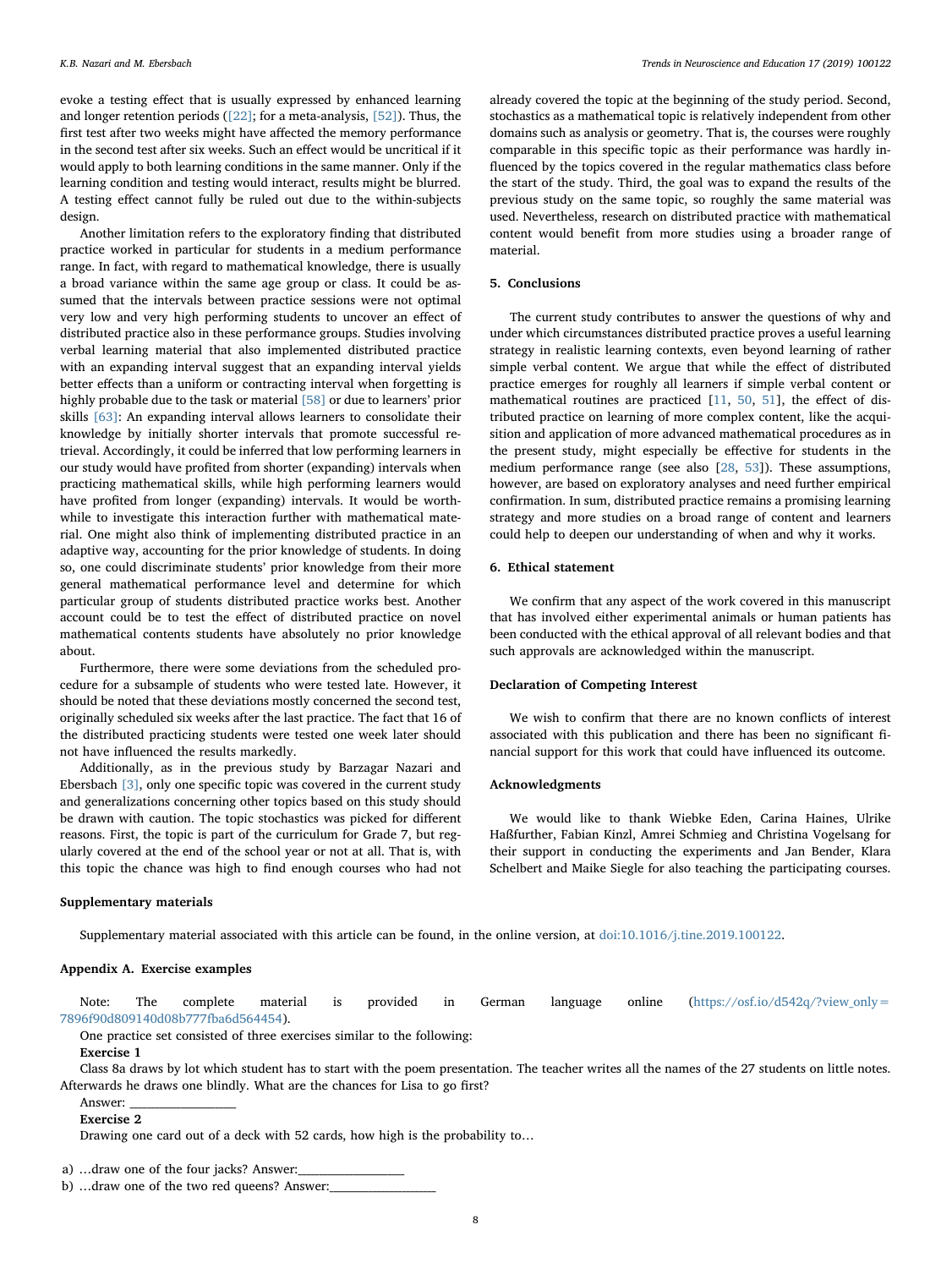c) ...draw one of the 13 cards of hearts? Answer:

#### Exercise 3

There are 80 apples in one basket. 12 of them are unripe, 8 contain a worm. Label the missing pieces of the tree diagram and determine the probability of grabbing an apple with flaws (containing a worm or unripe).



Field  $1:$ Field 2: Field 3: Field 4:

Field 5:

Probability of grabbing an apple with flaws (unripe or containing a worm):

#### <span id="page-8-13"></span>Appendix B. Exclusion procedure

There were several deviations from the scheduled procedure that led to the exclusion of one course. In one school the teacher forgot the last session of the distributed practicing students and a new appointment had to be arranged. This led to a one week longer second test interval for 16 students. That is, instead of six weeks, they were tested seven weeks after the last practice session. In addition, in another school there was a complete course with 27 students whose long-term performance was tested seven and nine days too early (i.e., massed and distributed condition, respectively) due to the summer holidays.

The first deviation of being tested one week too late concerned only students of the distributed practice condition. Keeping these students in the sample poses the risk to *underestimate* the expected effect of distributed practice as they might have forgotten more of the practiced contents than the regularly tested students. However, for the sake of a larger sample and more balanced group sizes we decided to leave the respective group in the analyzed sample. In contrast, additionally including the students tested too early would have caused a broad range in long-term test lags (between 33 days after the last practice set for the early tested distributed group and 49 days for the late tested distributed group). Because we wanted to reduce the variance in test lags and were especially interested in long-term performance, we decided to remove the early tested students and to maintain the group of distributed practicing students who were tested one week late.

By removing the early tested students, the lag between the last practice and the long-term performance test was between the scheduled six weeks and seven weeks for the 16 distributed practice condition students being tested especially late. Additionally, five students of the massed practice condition were tested two days too late due to other school activities. They were included, too.

#### References

- <span id="page-8-14"></span>[1] Arslan, R.C., & Tata, C.S. (2017). formr.org survey software (Version 0.16.13).
- <span id="page-8-17"></span>[2] Auguie, B. (2017). gridExtra: miscellaneous functions for "grid" graphics (R package version 2.3). Retrieved from [https://CRAN.R-project.org/package=](https://CRAN.R-project.org/package=gridExtra) [gridExtra](https://CRAN.R-project.org/package=gridExtra).
- <span id="page-8-10"></span>[3] K. Barzagar Nazari, M. Ebersbach, Distributing mathematical practice of third and seventh graders: applicability of the spacing effect in the classroom, J. Appl. Cognit. Psychol. 33 (2019) 288–298, [https://doi.org/10.1002/acp.3485.](https://doi.org/10.1002/acp.3485)
- <span id="page-8-18"></span>[4] K. Barzagar Nazari, M. Ebersbach, Distributed practice: rarely realized in selfregulated mathematical learning, Front. Psychol. 9 (2018) 2170, [https://doi.org/](https://doi.org/10.3389/fpsyg.2018.02170) [10.3389/fpsyg.2018.02170.](https://doi.org/10.3389/fpsyg.2018.02170)
- <span id="page-8-6"></span>[5] R.A. Bjork, Retrieval as a memory modifi[er: an interpretation of negative recency](http://refhub.elsevier.com/S2211-9493(19)30018-3/sbref0003) [and related phenomena, in: R.L. Solso \(Ed.\), Information Processing and Cognition:](http://refhub.elsevier.com/S2211-9493(19)30018-3/sbref0003) [The Loyola Symposium, Lawrence Erlbaum, 1975, pp. 123](http://refhub.elsevier.com/S2211-9493(19)30018-3/sbref0003)–144.
- <span id="page-8-1"></span>[6] [R.A. Bjork, Memory and metamemory considerations in the training of human](http://refhub.elsevier.com/S2211-9493(19)30018-3/sbref0004) [beings, in: J. Metcalfe, A.P. Shimamura \(Eds.\), Metacognition: Knowing about](http://refhub.elsevier.com/S2211-9493(19)30018-3/sbref0004) [Knowing, The MIT Press, Cambridge, 1994, pp. 185](http://refhub.elsevier.com/S2211-9493(19)30018-3/sbref0004)–205.
- <span id="page-8-0"></span>[7] R.A. Bjork, J. Dunlosky, N. Kornell, Self-regulated learning: beliefs, techniques, and illusions, Annu. Rev. Psychol. 64 (1) (2013) 417–444, [https://doi.org/10.1146/](https://doi.org/10.1146/annurev-psych-113011-143823) [annurev-psych-113011-143823.](https://doi.org/10.1146/annurev-psych-113011-143823)
- <span id="page-8-15"></span>[8] S. Boerner, G. Seeber, H. Keller, P. Beinborn, Lernstrategien und Lernerfolg im Studium: zur Validierung des LIST bei berufstätigen Studierenden, Zeitschrift für Entwicklungspsychologie und Pädagogische Psychologie 37 (1) (2005) 17–26, [https://doi.org/10.1026/0049-8637.37.1.17.](https://doi.org/10.1026/0049-8637.37.1.17)
- <span id="page-8-8"></span>[9] L. Budé, T. Imbos, M.W. van de Wiel, M.P. Berger, The effect of distributed practice on students' conceptual understanding of statistics, Higher Educ. 62 (1) (2010) 69–79, [https://doi.org/10.1007/s10734-010-9366-y.](https://doi.org/10.1007/s10734-010-9366-y)
- <span id="page-8-16"></span>[10] P.-C. Bürkner, brms: an r package for Bayesian multilevel models using Stan, J. Stat. Softw. 80 (1) (2017) 1–28, [https://doi.org/10.18637/jss.v080.i01.](https://doi.org/10.18637/jss.v080.i01)
- <span id="page-8-7"></span>[11] S.K. Carpenter, N.J. Cepeda, D. Rohrer, S.H.K. Kang, H. Pashler, Using spacing to enhance diverse forms of learning: review of recent research and implications for instruction, Educ. Psychol. Rev. 24 (3) (2012) 369–378, [https://doi.org/10.1007/](https://doi.org/10.1007/s10648-012-9205-z) [s10648-012-9205-z.](https://doi.org/10.1007/s10648-012-9205-z)
- <span id="page-8-2"></span>[12] N.J. Cepeda, H. Pashler, E. Vul, J.T. Wixted, D. Rohrer, Distributed practice in verbal recall tasks: a review and quantitative synthesis, Psychol. Bull. 132 (3) (2006) 354–380, [https://doi.org/10.1037/0033-2909.132.3.354.](https://doi.org/10.1037/0033-2909.132.3.354)
- <span id="page-8-3"></span>[13] N.J. Cepeda, E. Vul, D. Rohrer, J.T. Wixted, H. Pashler, Spacing effects in learning. A temporal ridgeline of optimal retention, Psychol. Sci. 19 (11) (2008) 1095–1102, [https://doi.org/10.1111/j.1467-9280.2008.02209.x.](https://doi.org/10.1111/j.1467-9280.2008.02209.x)
- <span id="page-8-9"></span>[14] O. Chen, J.C. Castro-Alonso, F. Paas, J. Sweller, Extending cognitive load theory to incorporate working memory resource depletion: evidence from the spacing effect, Educ. Psychol. Rev. (2017) 1–19, [https://doi.org/10.1007/s10648-017-9426-2.](https://doi.org/10.1007/s10648-017-9426-2)
- <span id="page-8-4"></span>[15] F.I.M. Craik, R.S. Lockhart, Levels of processing: a framework for memory research, J. Verbal. Learn. Verbal. Behav. 11 (6) (1972) 671–684, [https://doi.org/10.1016/](https://doi.org/10.1016/S0022-5371(72)80001-X) [S0022-5371\(72\)80001-X.](https://doi.org/10.1016/S0022-5371(72)80001-X)
- <span id="page-8-11"></span>[16] [L.J. Cronbach, R.E. Snow, Aptitudes and Instructional Methods: A Handbook for](http://refhub.elsevier.com/S2211-9493(19)30018-3/sbref0014) [Research on Interactions, Irvington, Oxford, England, 1977.](http://refhub.elsevier.com/S2211-9493(19)30018-3/sbref0014)
- <span id="page-8-5"></span>[17] [R.G. Crowder, Principles of Learning and Memory, John Wiley & Sons, New York,](http://refhub.elsevier.com/S2211-9493(19)30018-3/sbref0015) [1976.](http://refhub.elsevier.com/S2211-9493(19)30018-3/sbref0015)
- <span id="page-8-12"></span>[18] P.F. Delaney, N.R. Godbole, L.R. Holden, Y. Chang, Working memory capacity and